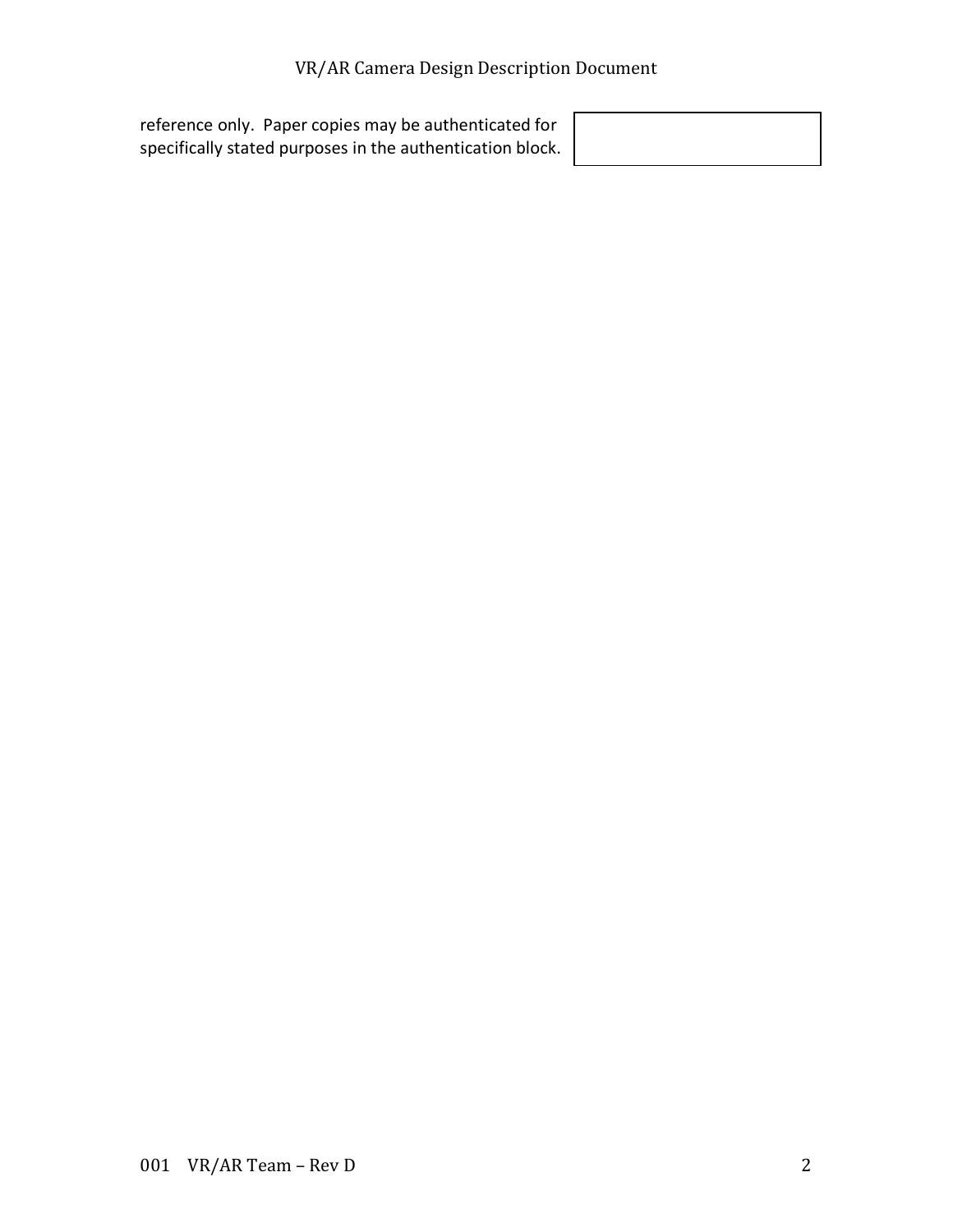| Rev | Description                    | Date              | Authorization |
|-----|--------------------------------|-------------------|---------------|
| A   | <b>Initial DDD</b>             | January 23, 2018  | All           |
| B   | Revision                       | February 6, 2018  | All           |
| C   | Revision                       | February 20, 2018 | All           |
| D.  | <b>Midterm Review Revision</b> | March 1, 2018     | All           |
| E.  | Revision                       | April 9, 2018     | All           |
| F.  | <b>Final Revision</b>          | May 2, 2018       | All           |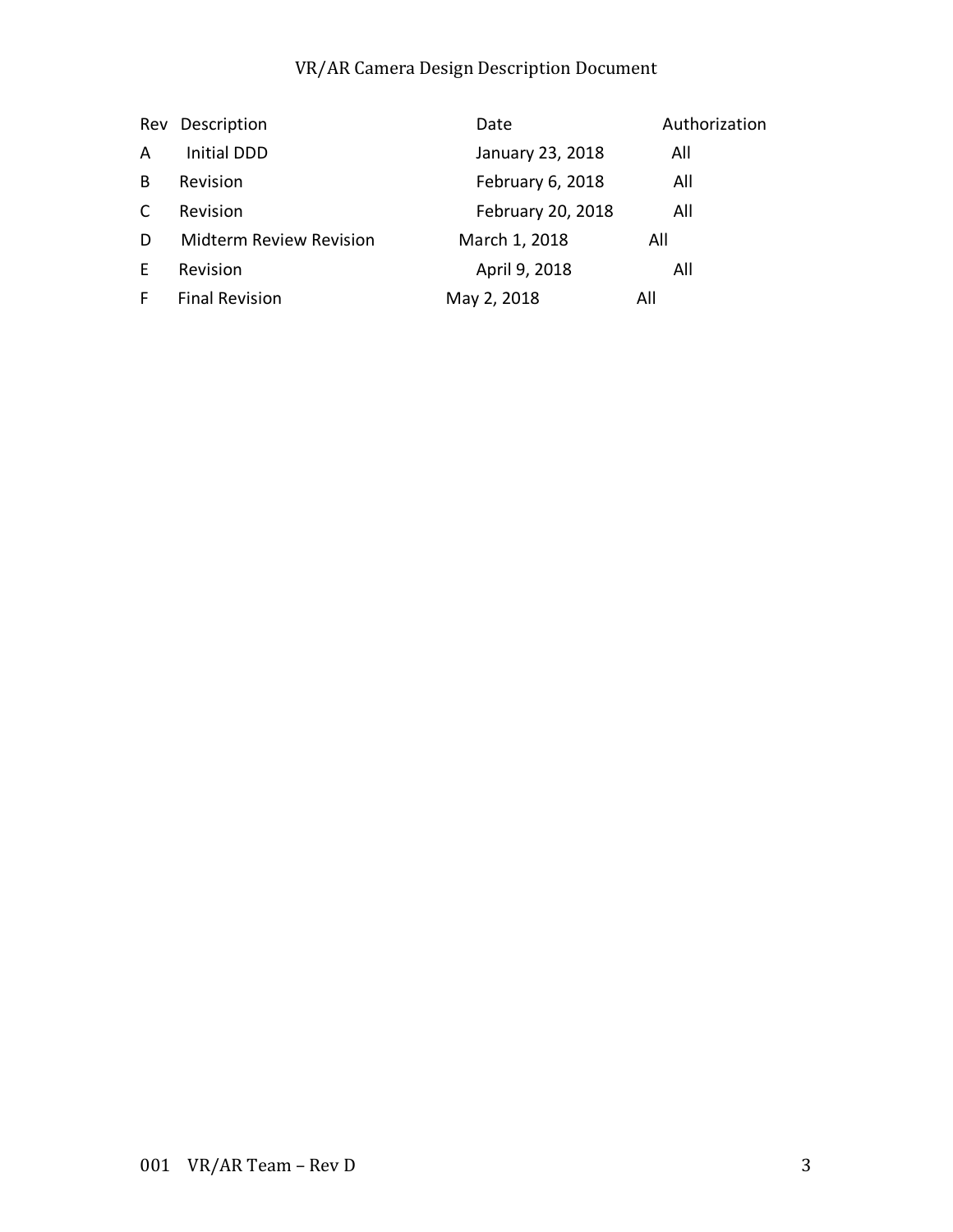#### **TABLE OF CONTENTS**

- OVERVIEW 4
	- VISION 4
- SYSTEM COMPONENTS 4
	- TRIAL AND ERROR 5
	- INITIAL RESULTS 6
	- FINAL TEST SET-UP 7
	- TESTING PROTOCOL 8
		- TEST RESULTS 9
			- TIMELINE 14
	- HAJIM DESIGN DAY 14
		- APPENDIX 15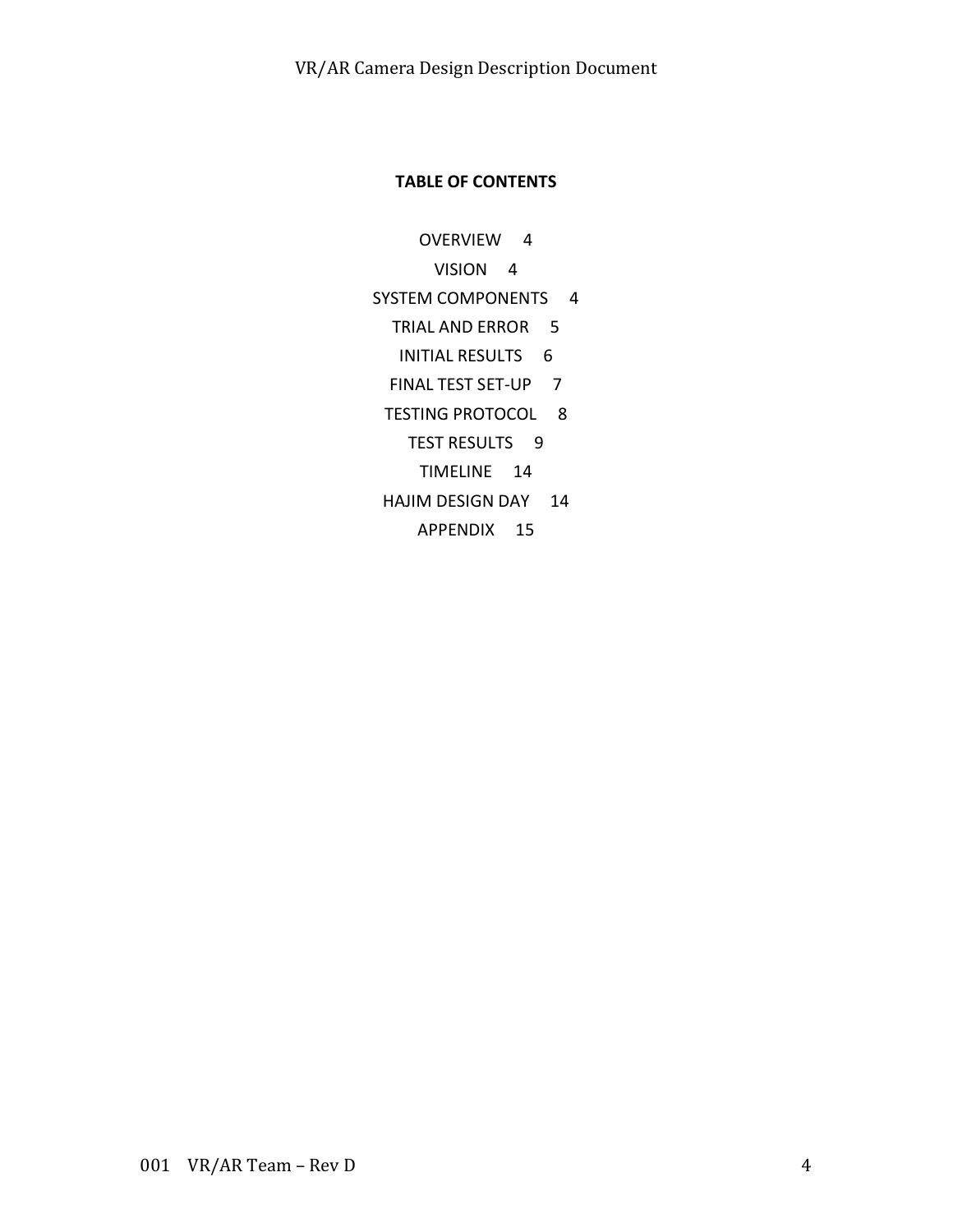#### **OVERVIEW**

The customer, Raptor Vision LLC, has provided a commercially available fisheye camera lens with 280° field of view for experimentation. While Raptor Vision has developed dewarping software to stream video from this lens rectilinearly, they still do not produce their own lenses. Various tests will be performed and will aim to provide Raptor Vision with information that will eventually contribute to the development of their own, inhouse fisheye optic(s) with an even wider field of view. All resources and assistance are provided by Raptor Vision employees James Francis (Chief Executive Officer), Magnus Jansson (Chief Technologist), and Oleksandr Lysenko (Computer Vision Engineer), along with our faculty advisor, Aaron Michalko.

#### **VISION**

The project vision is for an application-specific, field-varying resolution classification of the fisheye camera lens for use in a VR/AR video streaming system. Because Raptor Vision's desired camera system will be placed in a wide variety of venues across the globe (sports, music, entertainment, etc.), each application will have its own set of resolution requirements. This information will be very helpful to the customer as they begin to design and prototype their own optic(s). Eventually, the project will hopefully include a video demonstration of these different applications and how different variations of resolution across the field can provide unique viewing experiences for the user.

#### **SYSTEM COMPONENTS**

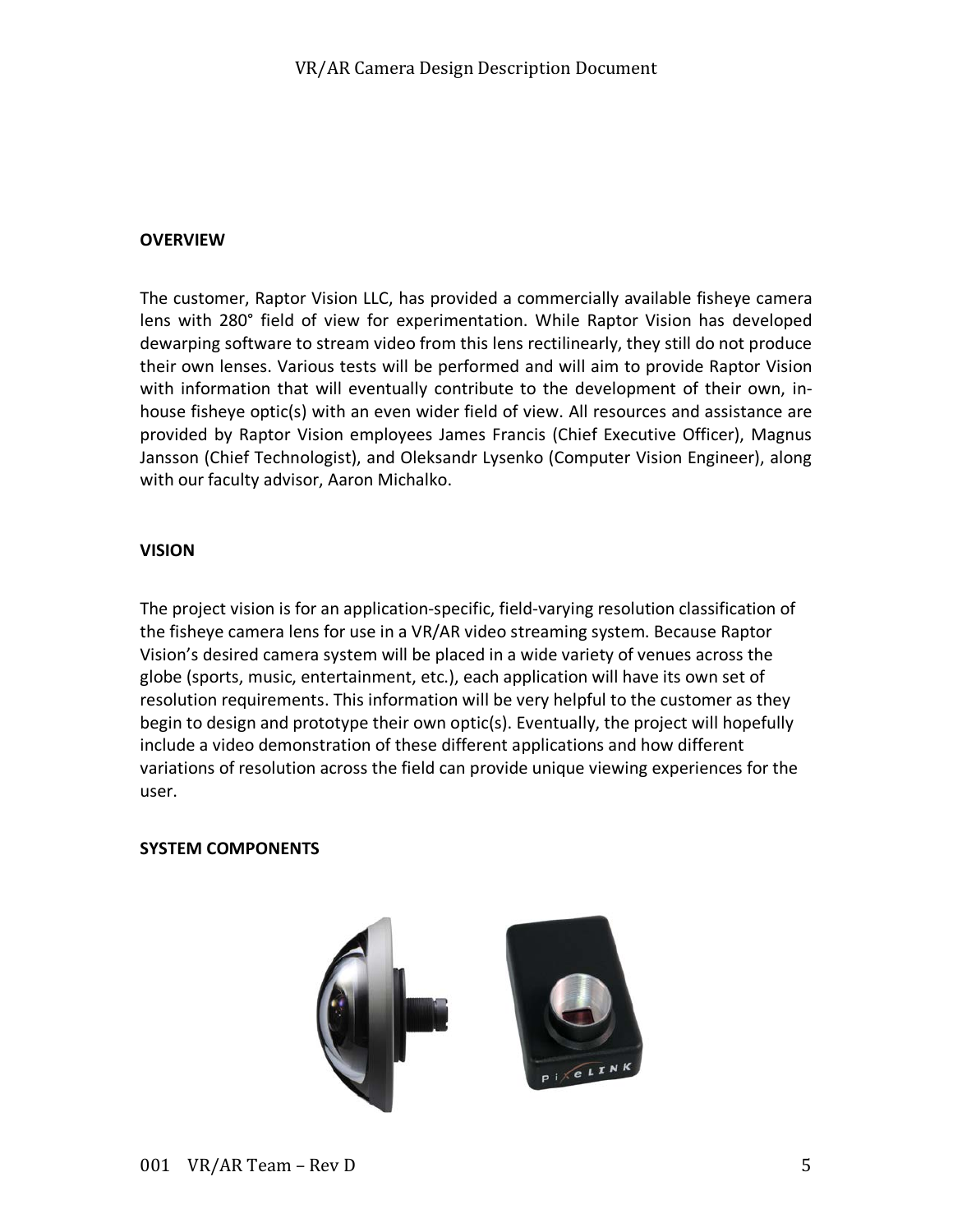From left to right: Entaniya fisheye lens with 280° field of view, Pixelink PL-E533CU camera and circuit board and sensor used for our setup.

The Pixelink camera was a gift from Navitar. Inside, the circuit board and sensor are easily detachable. These parts were removed and the naked circuit board was used in our eventual final set-up.

| Part                        | Company         | Product<br><b>Number</b> | Quantity          | Cost   |
|-----------------------------|-----------------|--------------------------|-------------------|--------|
| 4k+ Camera                  | Yi              | Yi Technologies          |                   | 359.98 |
| Backbone ribcage mod<br>kit | Andorama Camera | <b>BBRCY4K</b>           |                   | 122.53 |
|                             |                 |                          | <b>Total Cost</b> | 482.51 |

Above is a cost breakdown of the parts. The lens is not included because Raptor Vision provided it to us for free.

The camera and mod kit were bought as parts of the original set up. They did not end up working out for our experiment, so they became part of the trial and error process described below. We eventually only ended up using the lens and the Pixelink camera, which were both gifted to us. It is unfortunate the purchased pieces were not put to use in the end, but they were still a very important part of our overall scientific process.

#### **TRIAL AND ERROR**

#### **Trial 1: Yi 4K+ Camera**

Originally, the group bought a 4K camera to capture images with the lens. Unfortunately, the lens was not compatible with the camera mount, and needed a modification kit.

#### **Trial 2: Ribcage**

The Backbone ribcage modification kit was extremely difficult to implement. The whole camera needed to be ripped apart and put back together with a combination of backbone parts and some of the Yi parts. Eventually, we were able to get it done and see an image. However, while we were gluing the sensor back into the place, there was a slight misalignment. So, the image was blurry on one side causing an image-plane tilt,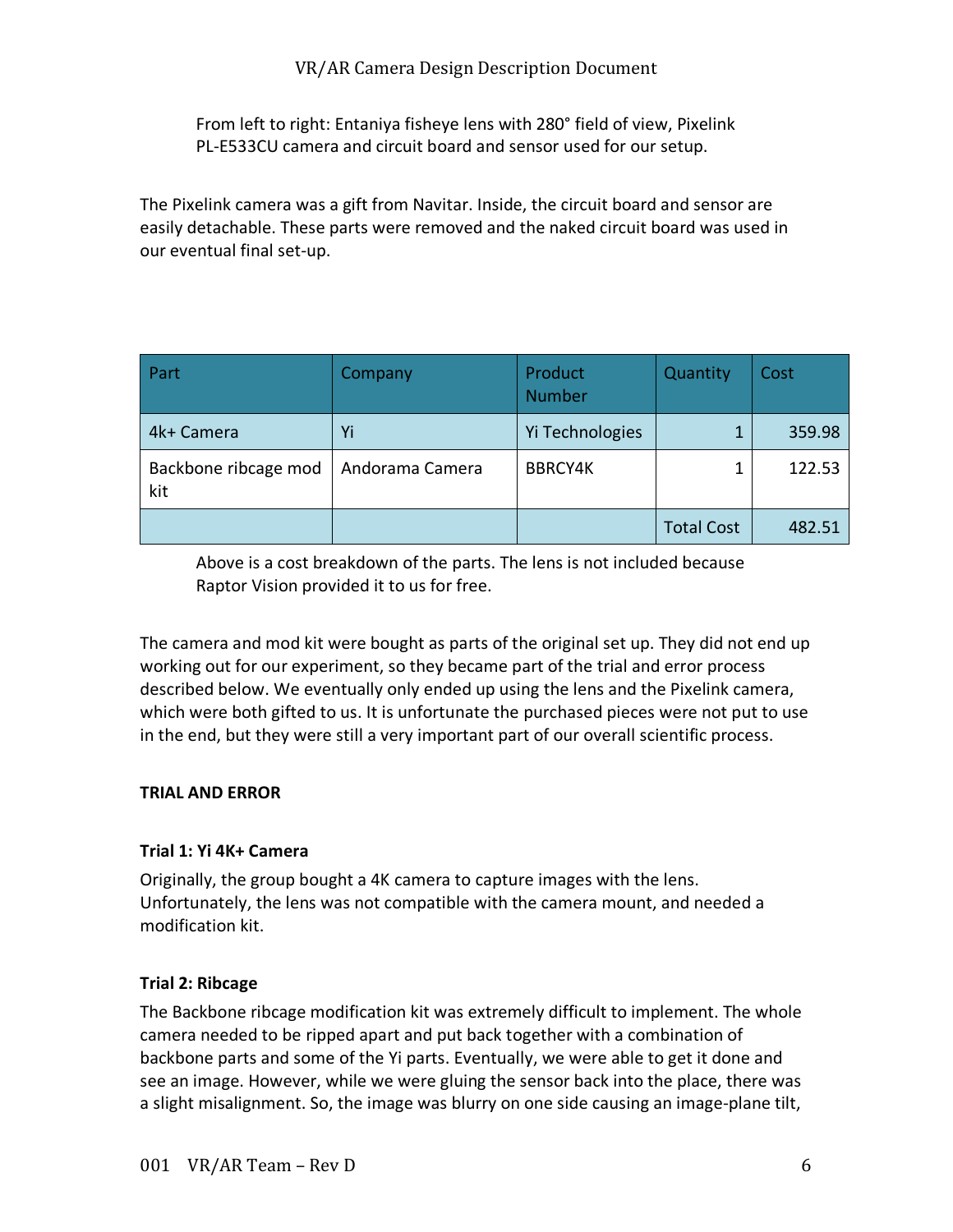and there was no way to go back and fix it because we would not be able to see realtime images (to check if the blur was gone) while it was being taken apart.



Examples of failed experimental set-ups. On the right is an image of the group implementing the BACKBONE Ribcage. On the right is the camera and lens together once the Ribcage was implemented.

#### **Trial 3: Tip/Tilt Stages**

In order to attempt to align the lens and sensor manually, they were placed on separate tip/tilt stages. The hope was that by stripping away some of the plastic on the camera, the lens could be moved close enough to the sensor to "simulate" being screwed in. But, this time, we could tilt the lens to offset the effect of the misaligned sensor. Unfortunately (once again) the lens could still not get close enough to the sensor to form usable images.

# **INITIAL RESULTS**



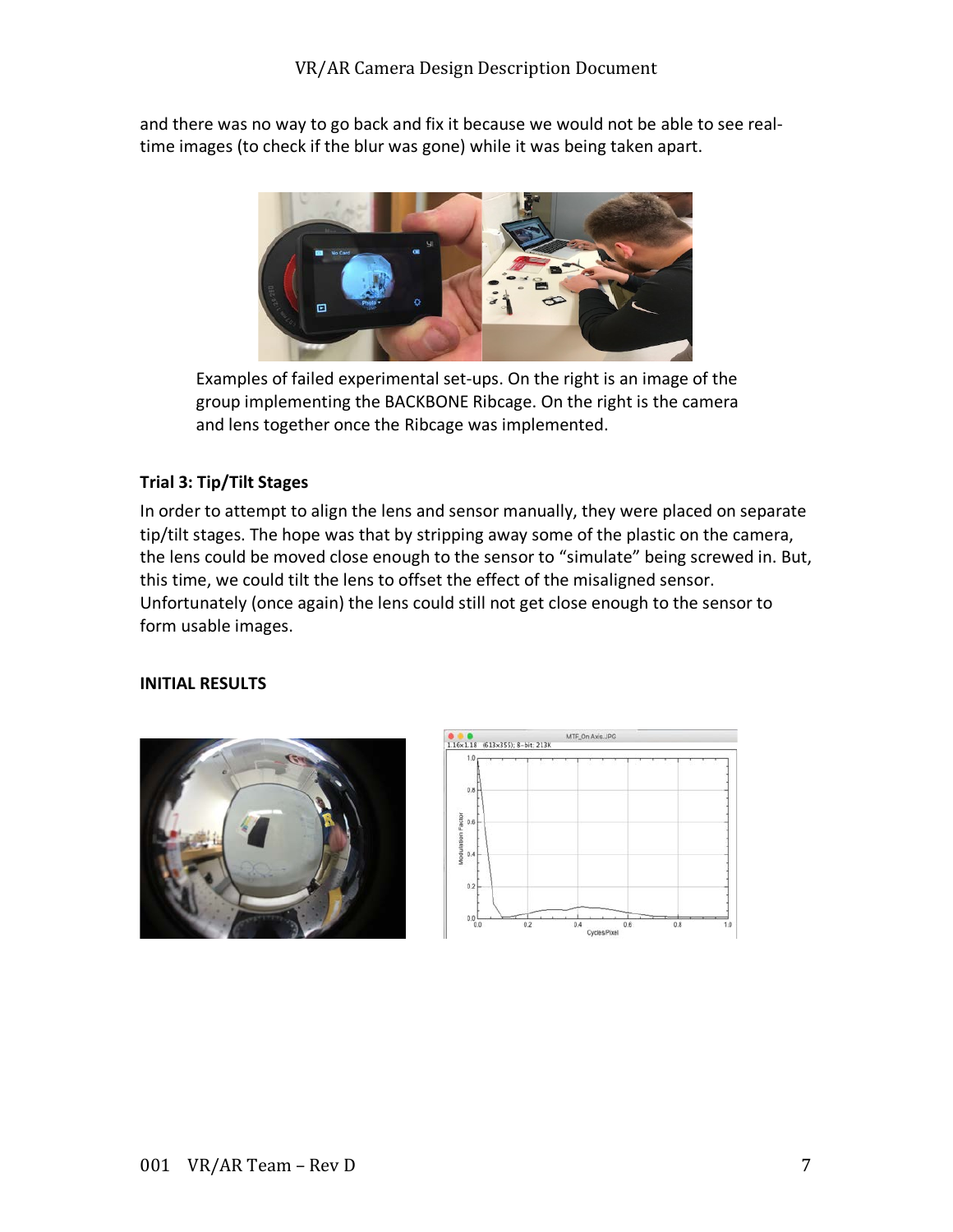

Images and slanted-edge MTF results for angles of (top to bottom): On axis, 45°, 88.54°, and 132° with camera and lens attached.

These images were taken when the camera and lens were screwed together with the Ribcage. As you can see, there is an extreme blur on the left side of all of the images. This was very disappointing, because we actually got some very good results on the right side. But, we eventually had to move on to another set up in order to see the entire field without any blur.

#### **FINAL TEST SET-UP**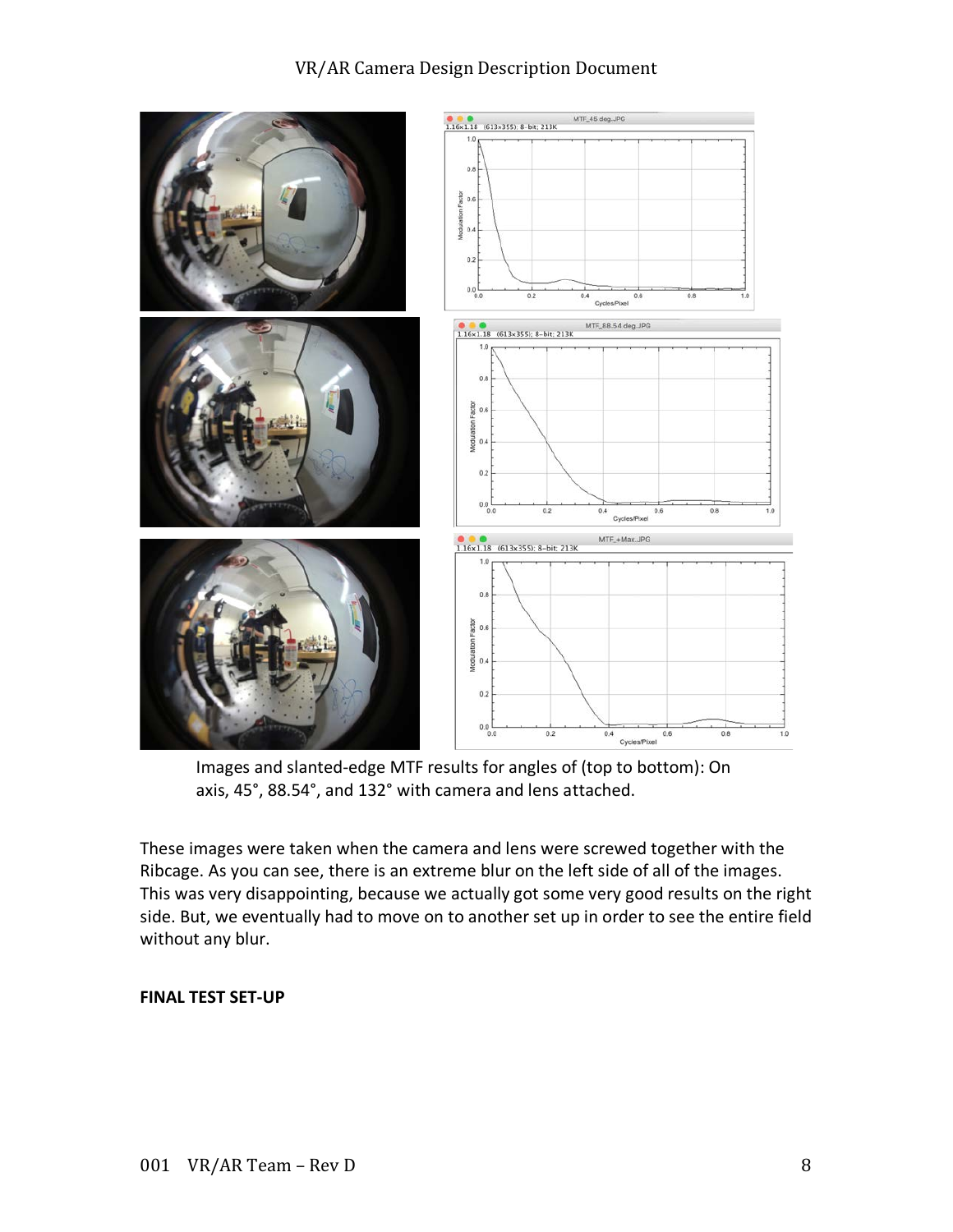

Front and Back views of final test set-up

Above is the test set-up that is being used. The Entaniya fisheye lens is mounted in a 3-jaw mount, with Teflon tape on each jaw so it can safely be in contact with the metal rim of the lens. The sensor is mounted on a clamp upon a stage that can tilt and move in the y and z directions. The lens will be rotated in the "theta" dimension by hand within this mount. This lens structure is stemming from the stage that can move in the Z direction. The height was adjusted by manually moving the sensor or the lens. The target was in the shape of an L which was rotated by 10 degrees. A black cloth was placed around the sensor in order to minimize stray light.



| $r_1$          | $\mathbf 0$ |
|----------------|-------------|
| r <sub>2</sub> | 45          |
| r <sub>3</sub> | 54          |
| r <sub>4</sub> | 75          |
| r <sub>5</sub> | 87          |
| $r_6$          | 120         |

#### **TEST PROTOCOL**

Diagram of measurements across field and angles at which measurements will be taken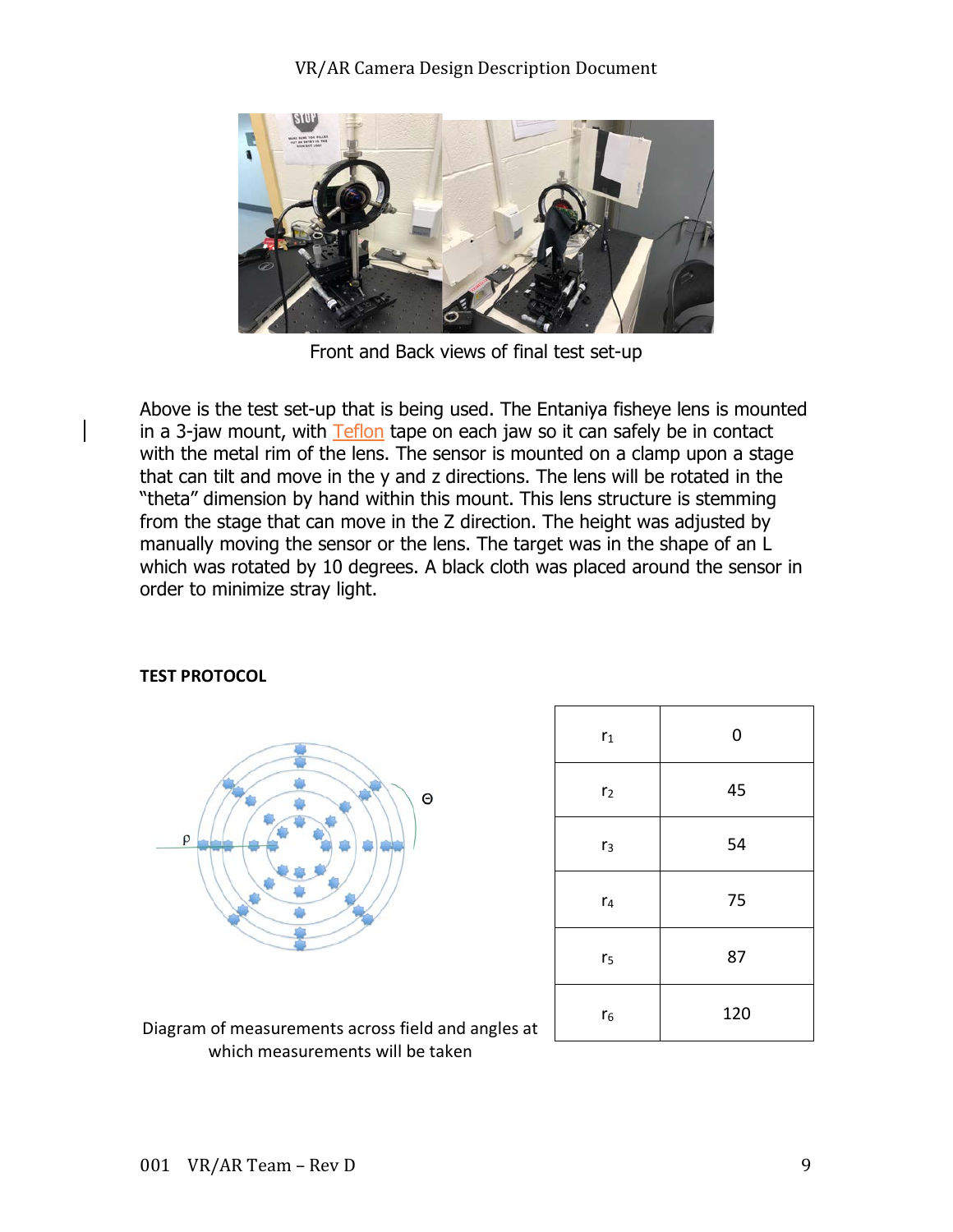

A basic visualization of the two rotations that will be made during test

To test the optic, the team must investigate the entire FOV. We will rotate the lens around an L shaped target and carry out slanted edge MTF tests at various points in the field. The team plans on recording resolution data across the entire FOV at specific locations. These locations will not be placed linearly, but rather in equally weighted circles around the field, which will allow for an equally weighted view of the field. We plan to take 11 rho rotation measurements at the angles defined in the table below across 8 symmetrical theta rotations every 45° as seen in the figure below. This calls for 88 total measurements.

# **TEST RESULTS**

After all of the photos had been taken and the MTF's run, each MTF chart was read at 0.1 cycles/pixel. This allowed the team to get a good understanding of the performance of the lens where the customer may be imaging an object.

| $\bf{0}$ | MTF $@0.1$<br>cycles/pixel | 45     | MTF $@0.1$<br>cycles/pixel | 90       | MTF $@0.1$<br>cycles/pixel | 135    | MTF@ 0.1<br>cycles/pixel |
|----------|----------------------------|--------|----------------------------|----------|----------------------------|--------|--------------------------|
| $-120$   | 0.23                       | $-120$ | 0.3                        | $-120$   | 0.25                       | $-120$ | 0.25                     |
| $-87$    | 0.42                       | $-87$  | 0.45                       | $-87$    | 0.45                       | $-87$  | 0.5                      |
| -75      | 0.42                       | $-75$  | 0.45                       | $-75$    | 0.45                       | $-75$  | 0.45                     |
| $-53$    | 0.45                       | $-53$  | 0.45                       | $-53$    | 0.45                       | $-53$  | 0.45                     |
| $-45$    | 0.45                       | $-45$  | 0.45                       | $-45$    | 0.45                       | $-45$  | 0.45                     |
| 0        | 0.45                       | 0      | 0.45                       | $\bf{0}$ | 0.45                       | 0      | 0.45                     |
| 45       | 0.45                       | 45     | 0.45                       | 45       | 0.45                       | 45     | 0.45                     |
| 53       | 0.42                       | 53     | 0.45                       | 53       | 0.45                       | 53     | 0.45                     |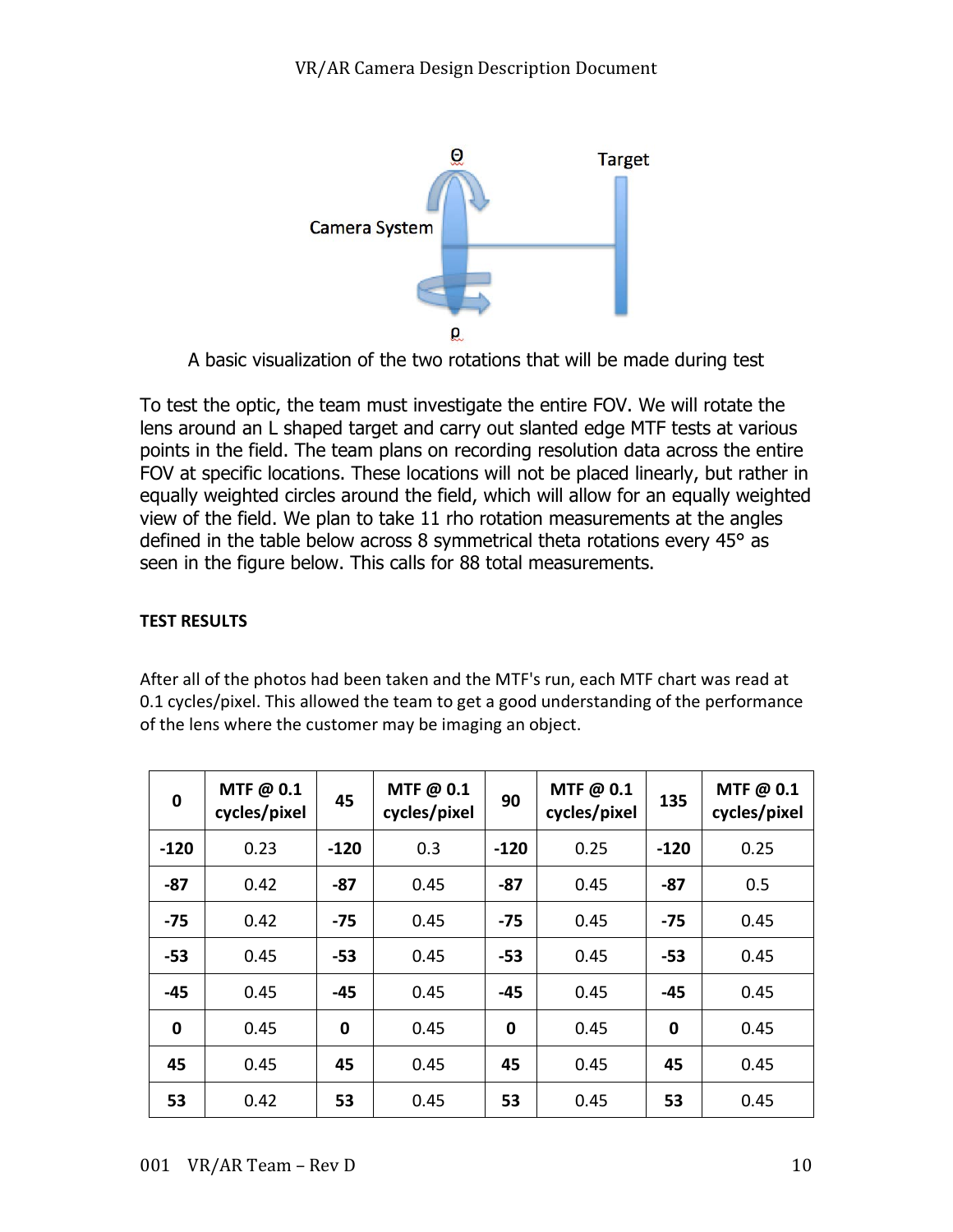| 75     | 0.4                      | 75          | 0.45                     | 75          | 0.43                     | 75          | 0.45                     |
|--------|--------------------------|-------------|--------------------------|-------------|--------------------------|-------------|--------------------------|
| 87     | 0.35                     | 87          | 0.45                     | 87          | 0.43                     | 87          | 0.45                     |
| 120    | 0.1                      | 120         | 0.15                     | 120         | 0.1                      | 120         | 0.15                     |
|        |                          |             |                          |             |                          |             |                          |
| 180    | MTF@ 0.1<br>cycles/pixel | 225         | MTF@ 0.1<br>cycles/pixel | 270         | MTF@ 0.1<br>cycles/pixel | 360         | MTF@ 0.1<br>cycles/pixel |
| $-120$ | 0.25                     | $-120$      | 0.2                      | $-120$      | 0.25                     | $-120$      | 0.2                      |
| $-87$  | 0.48                     | $-87$       | 0.45                     | $-87$       | 0.45                     | $-87$       | 0.45                     |
| $-75$  | 0.45                     | $-75$       | 0.45                     | $-75$       | 0.45                     | $-75$       | 0.45                     |
| $-53$  | 0.45                     | $-53$       | 0.45                     | $-53$       | 0.45                     | $-53$       | 0.45                     |
| $-45$  | 0.45                     | $-45$       | 0.45                     | $-45$       | 0.45                     | $-45$       | 0.45                     |
| 0      | 0.45                     | $\mathbf 0$ | 0.45                     | $\mathbf 0$ | 0.45                     | $\mathbf 0$ | 0.45                     |
| 45     | 0.45                     | 45          | 0.45                     | 45          | 0.45                     | 45          | 0.45                     |
| 53     | 0.45                     | 53          | 0.45                     | 53          | 0.45                     | 53          | 0.45                     |
| 75     | 0.45                     | 75          | 0.45                     | 75          | 0.45                     | 75          | 0.45                     |
| 87     | 0.45                     | 87          | 0.42                     | 87          | 0.45                     | 87          | 0.43                     |
| 120    | 0.15                     | 120         | 0.15                     | 120         | 0.15                     | 120         | 0.1                      |

After these measurements had been read, a plot was created to understand the resolution as a function of the place in the FOV. These plots can be seen below for each theta measurement of the lens.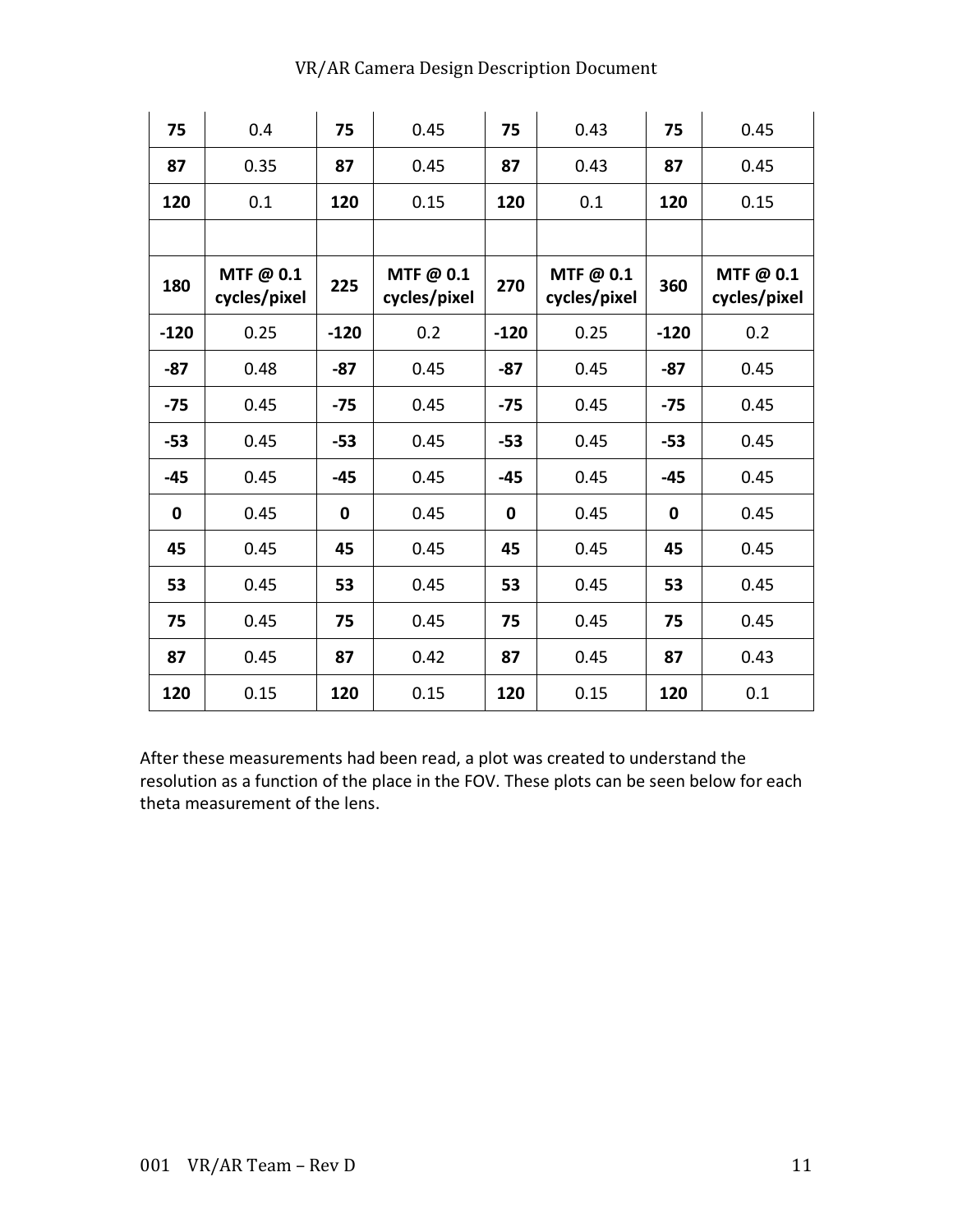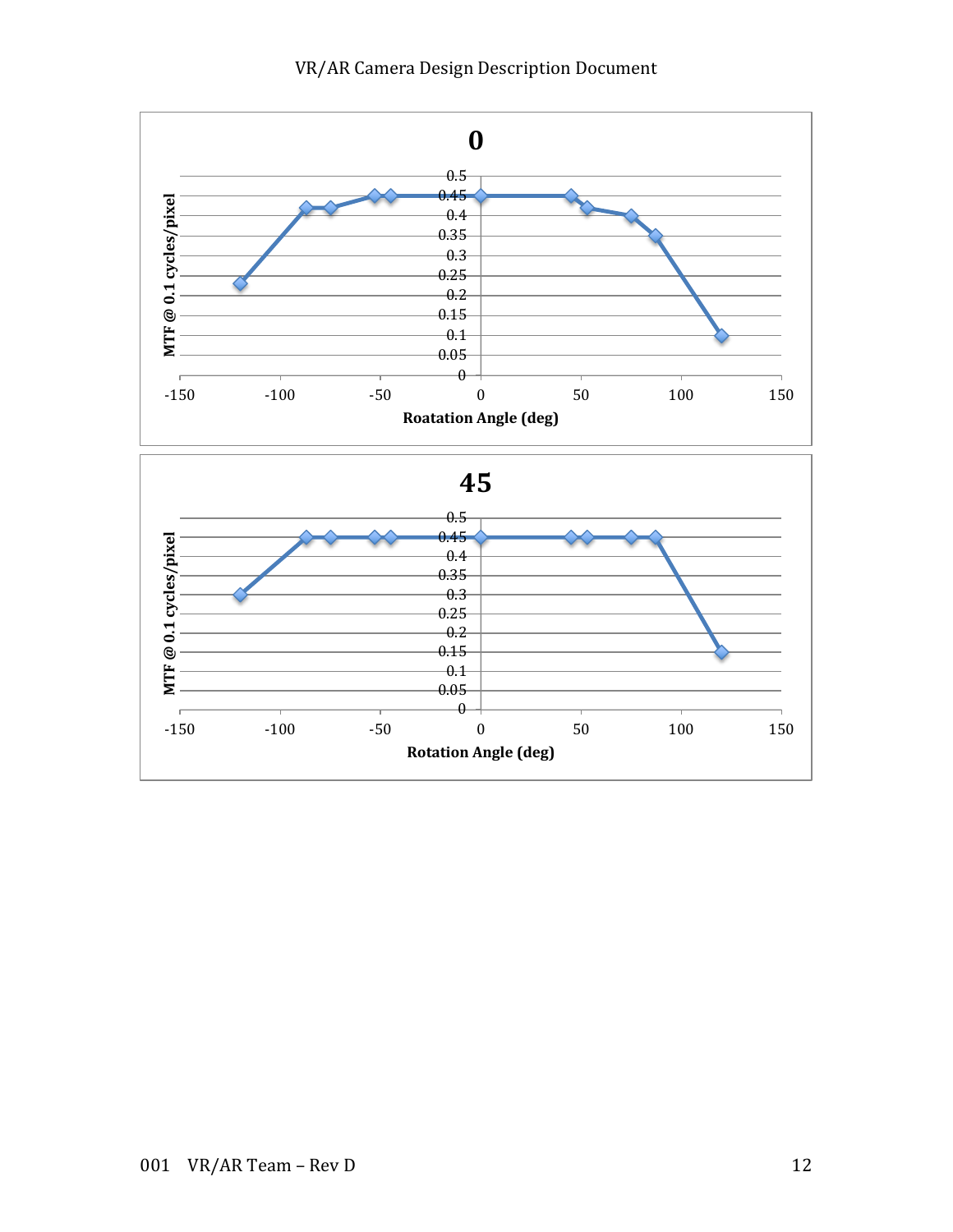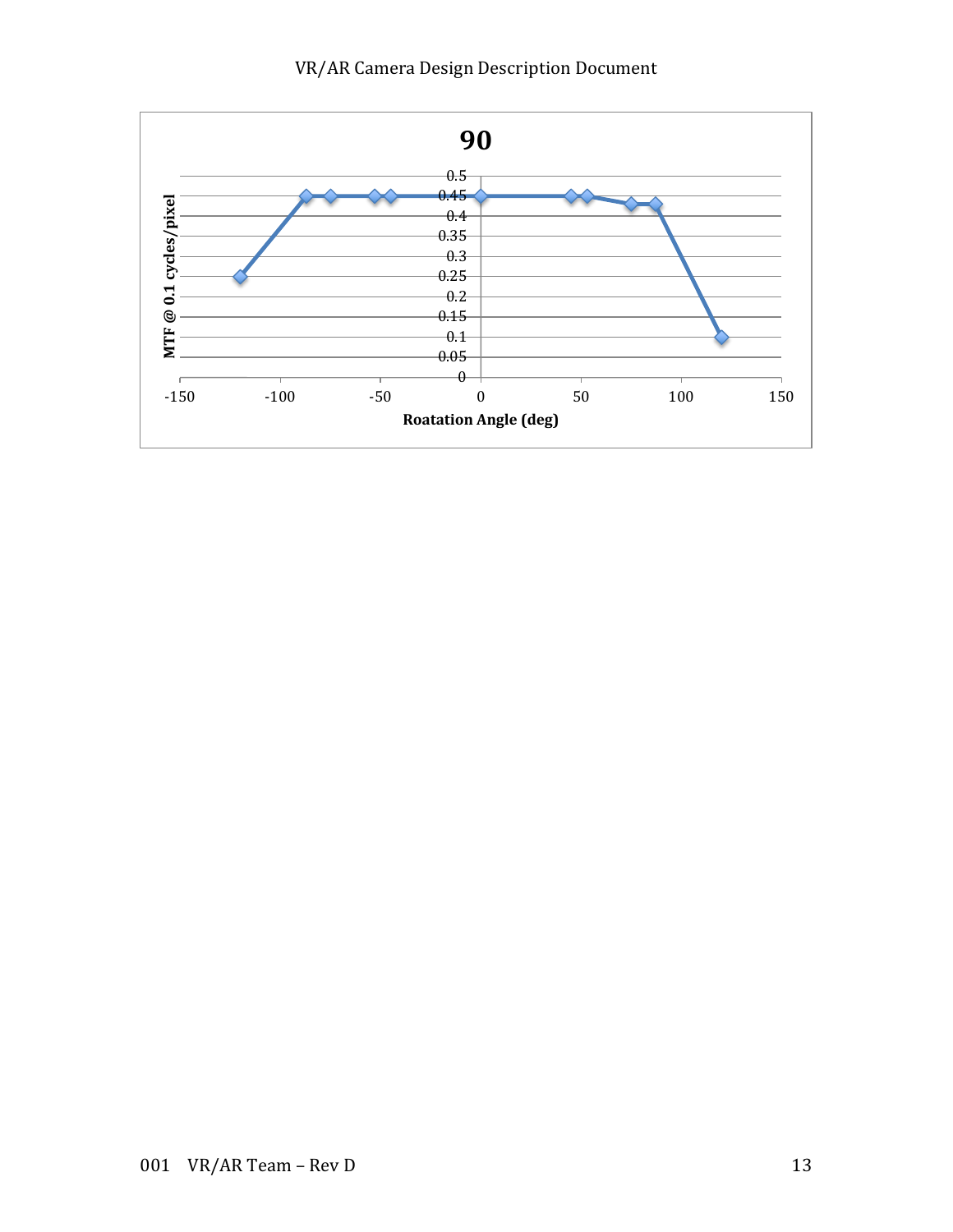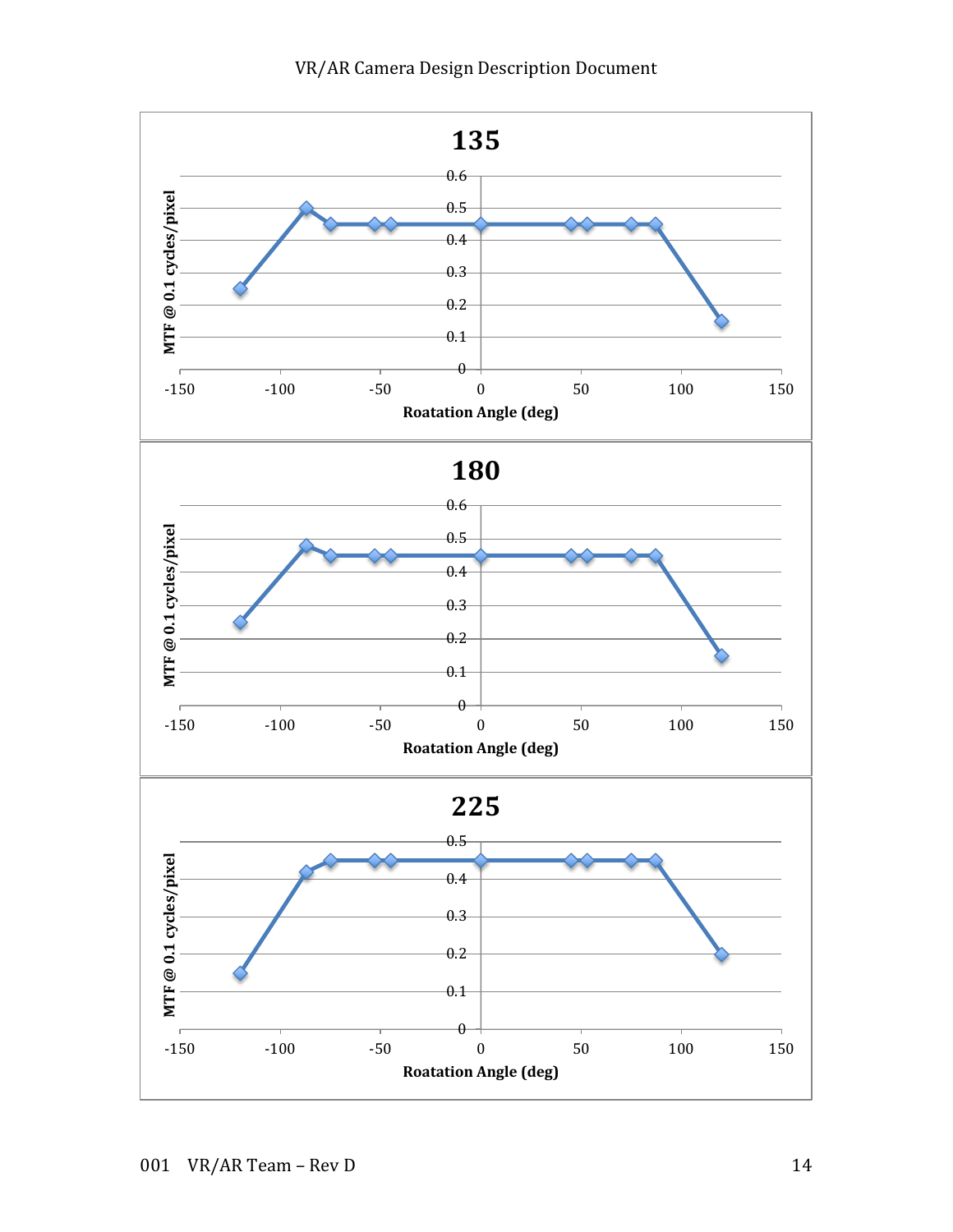

As expected, the lens performed worse at the edges of the field than towards the middle. Overall, the lens had consistent performance out until 87 deg. Unfortunately, due to the constraints of the mount of the lens, no information was available from 87- 120 deg. This eliminated a valuable location where we could have further understood the decay of the resolution.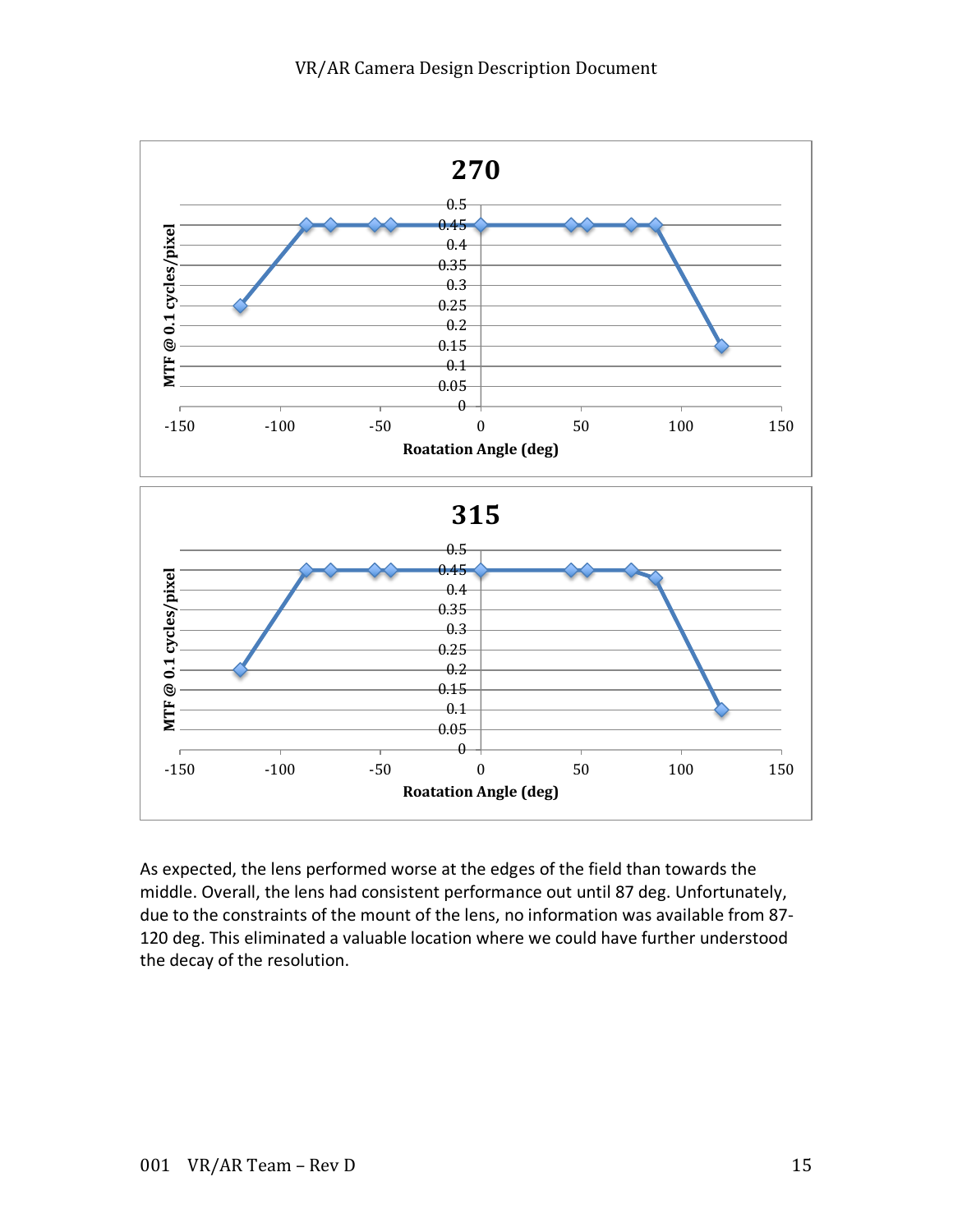# VR/AR Camera Design Description Document

#### **TIMELINE**

| Month                                    |             | February       |   |   | March        |                |   |   | April        |                |   |   | May |
|------------------------------------------|-------------|----------------|---|---|--------------|----------------|---|---|--------------|----------------|---|---|-----|
| Task<br>Week                             | $\mathbf 1$ | $\overline{2}$ | 3 | 4 | $\mathbf{1}$ | $\overline{2}$ | 3 | 4 | $\mathbf{1}$ | $\overline{2}$ | 3 | 4 |     |
| Prepare Setup                            |             |                |   |   |              |                |   |   |              |                |   |   |     |
| Record Images                            |             |                |   |   |              |                |   |   |              |                |   |   |     |
| Process data                             |             |                |   |   |              |                |   |   |              |                |   |   |     |
| Create data map                          |             |                |   |   |              |                |   |   |              |                |   |   |     |
| Examine details in regions of interest   |             |                |   |   |              |                |   |   |              |                |   |   |     |
| Relate results to real-life applications |             |                |   |   |              |                |   |   |              |                |   |   |     |
| Make video representations of data       |             |                |   |   |              |                |   |   |              |                |   |   |     |
| Make videos of applications              |             |                |   |   |              |                |   |   |              |                |   |   |     |
| Create conclusive Report                 |             |                |   |   |              |                |   |   |              |                |   |   |     |
| Design day                               |             |                |   |   |              |                |   |   |              |                |   |   |     |

#### **HAJIM DESIGN DAY**

For Design Day, the group will have the camera and lens on display for people to see. Resolution plots across the field of the camera will be shown. The images and videos we take will be shown on a screen, both with and without the de-warping software. We are coordinating with Magnus to get the images dewarped.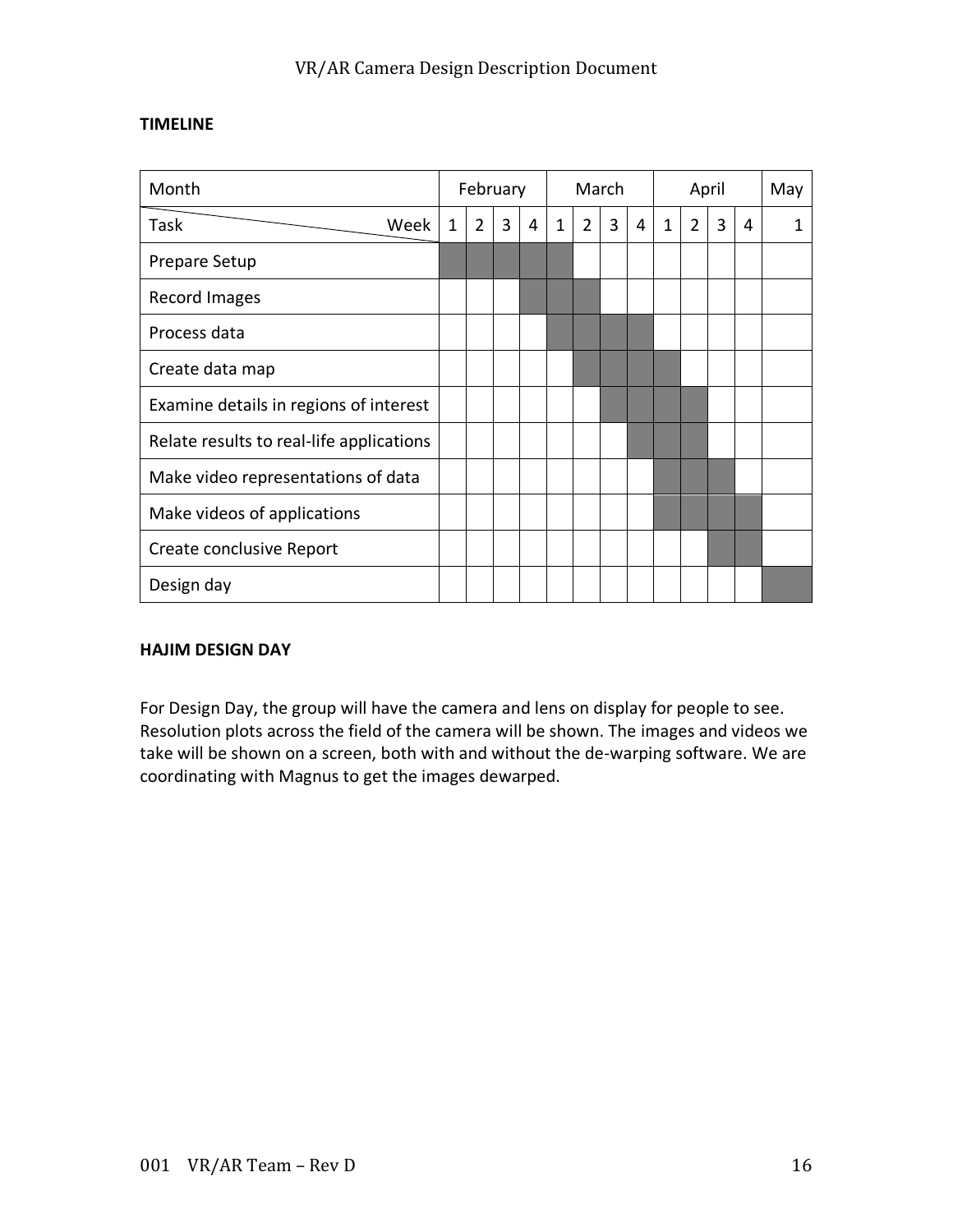# **APPENDIX**

Entaniya fisheye lens specifications



| Field of view               | 280 degrees                                                                   |
|-----------------------------|-------------------------------------------------------------------------------|
| Focal length                | 1.07 mm                                                                       |
| Aperature ratio             | F/2.8                                                                         |
| Lenses                      | 12 Element Glass                                                              |
| Lens                        | $ED \times 1$<br>SHR x 3                                                      |
| Projections                 | Equisolid angle                                                               |
| Mechanical back             | 2.42 mm                                                                       |
| Image circle $(h \times v)$ | diameter : $4.2$ mm :<br>$(280° \times 280°)$<br>1/2.3-inch sensor: 280°×280° |
| Weight                      | 175g                                                                          |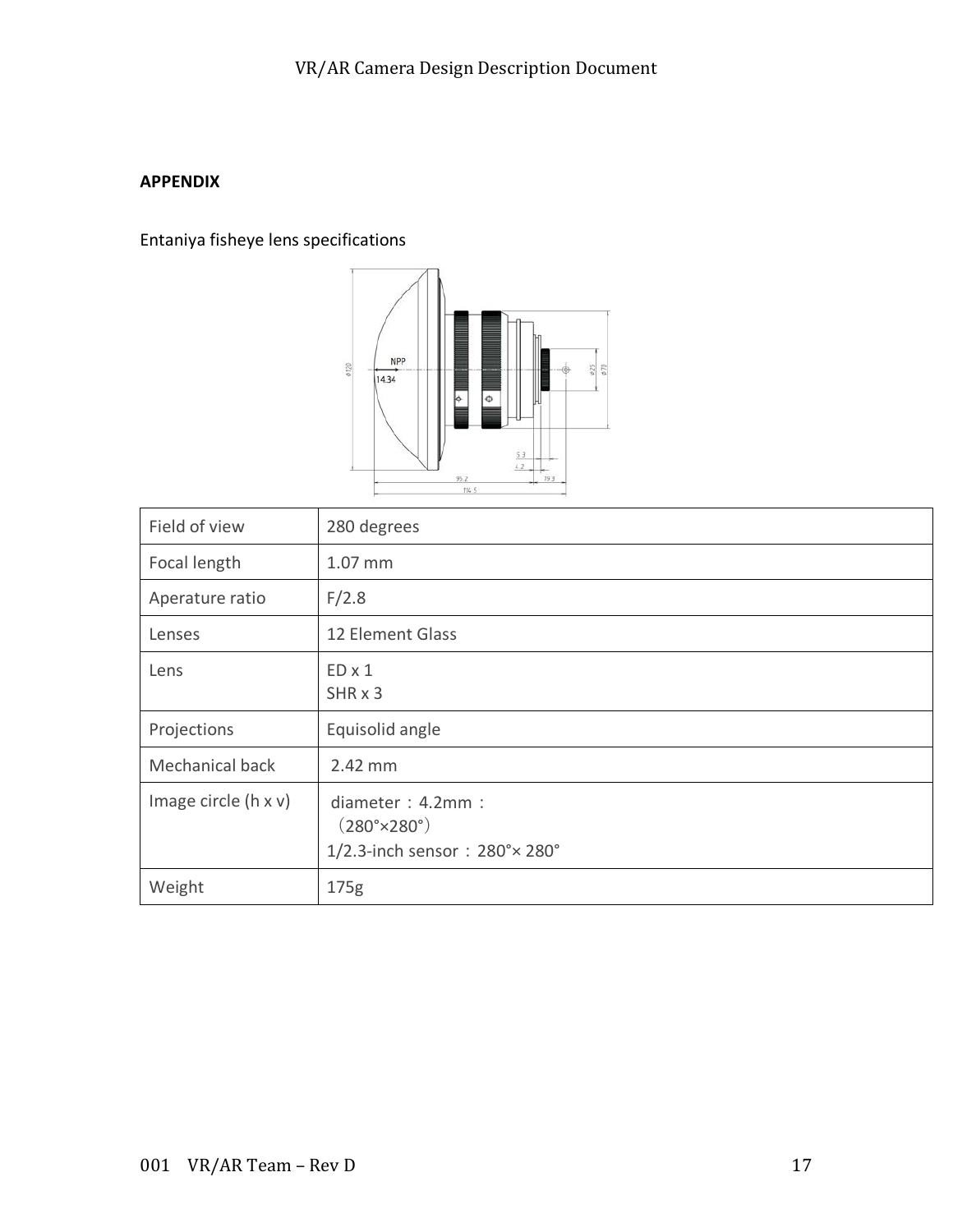| ייישה ייכיהיינ              |                    |                             |                    |  |  |  |
|-----------------------------|--------------------|-----------------------------|--------------------|--|--|--|
| Angle of view in<br>degrees | Image height in mm | Angle of view in<br>degrees | Image height in mm |  |  |  |
| 0.00                        | 0.0000             | 77.00                       | 1.33               |  |  |  |
| 7.00                        | 0.13               | 84.00                       | 1.43               |  |  |  |
| 14.00                       | 0.25               | 91.00                       | 1.54               |  |  |  |
| 21.00                       | 0.385              | 98.00                       | 1.63               |  |  |  |
| 28.00                       | 0.50               | 105.00                      | 1.73               |  |  |  |
| 35.00                       | 0.63               | 112.00                      | 1.81               |  |  |  |
| 42.00                       | 0.75               | 119.00                      | 1.89               |  |  |  |
| 49.00                       | 0.87               | 126.00                      | 1.95               |  |  |  |
| 56.00                       | 0.99               | 133.00                      | 2.01               |  |  |  |
| 63.00                       | 1.10               | 140.00                      | 2.04               |  |  |  |
| 70.00                       | 1.22               |                             |                    |  |  |  |

Image height

# Yi 4K+ camera specifications

| <b>Stills</b> | <b>12 MP</b>                       |
|---------------|------------------------------------|
| Sensor        | <b>IMX377</b>                      |
| chipset       | <b>Ambarella</b><br>H <sub>2</sub> |
| waterproof    | with case                          |
| 4K max FPS    | 60fps                              |
| 2.7K max FPS  | 60fps                              |
| 1080 max FPS  | 120fps                             |
| 720 max FPS   | 240fps                             |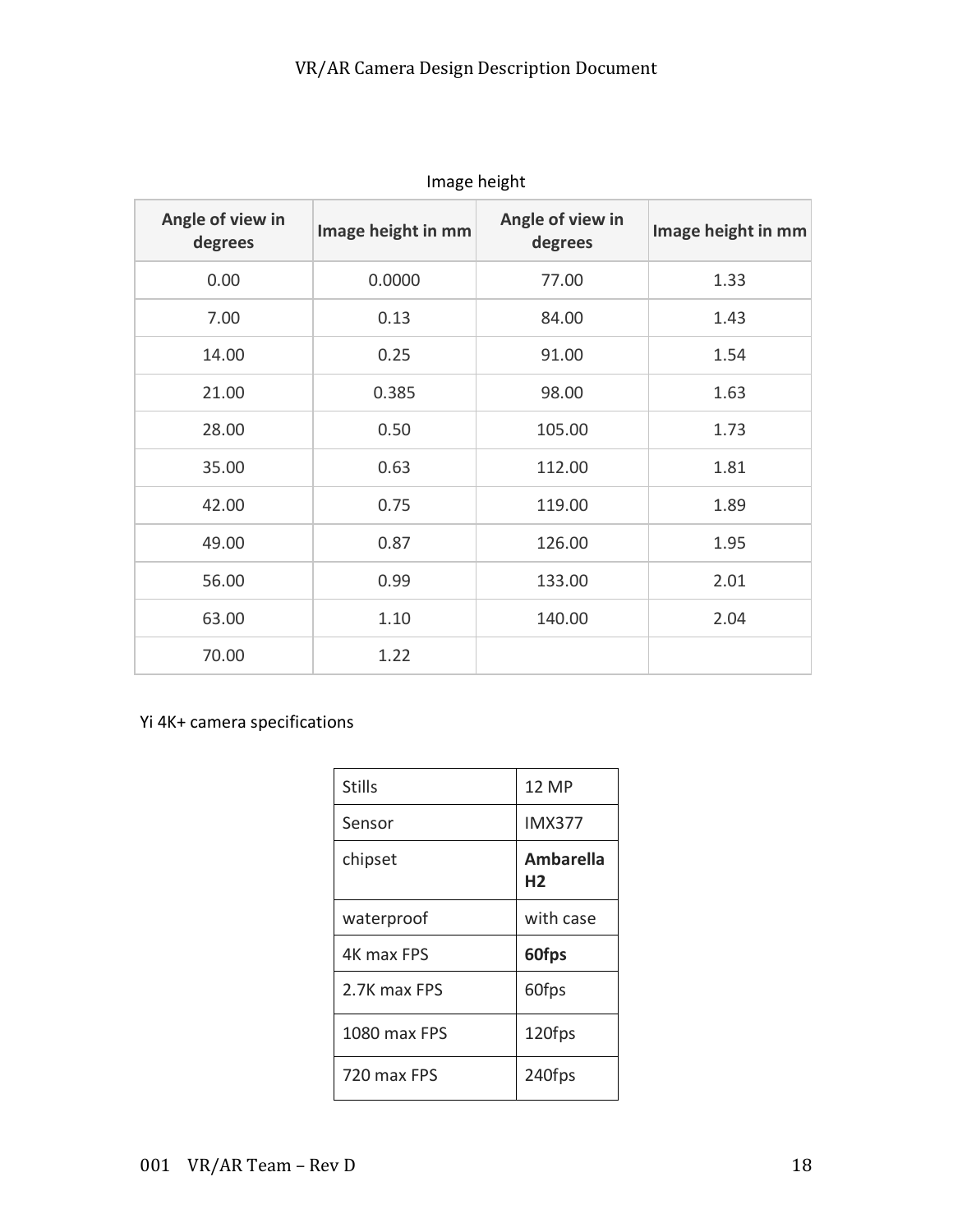| <b>Bitrate</b>       | max. 120<br><b>Mbps</b> |
|----------------------|-------------------------|
| stills format        | <b>RAW</b>              |
| Display              | 2.19"                   |
| Battery              | 1400 mAh                |
| Image Stabilization: | up to 4K<br>30fps       |

Also includes: Wi-Fi, Bluetooth, SD card(max 128GB) and voice control

Pixelink Camera Specifications

# **Specifications**

| Interface                                     | <b>USB 2.0</b>      |
|-----------------------------------------------|---------------------|
| <b>Sensor Model</b>                           | Aptina MT9T001      |
| <b>Color Space</b>                            | Color               |
| <b>Resolution (MP)</b>                        | 2048 x 1536 (3.0MP) |
| <b>Bit Depth</b>                              | 10-bit, 8-bit       |
| Pixel Pitch $(\mu m)$                         | $3.2 \mu m$         |
| <b>Optical Format</b>                         | $1/2$ "             |
| <b>Sensor Diagonal</b>                        | 8.19 mm             |
| <b>Lens Mount</b>                             | C-Mount, CS-Mount   |
| Frame Rate (FPS at<br><b>Full Resolution)</b> | 12                  |
| <b>Sensor Type</b>                            | <b>CMOS</b>         |